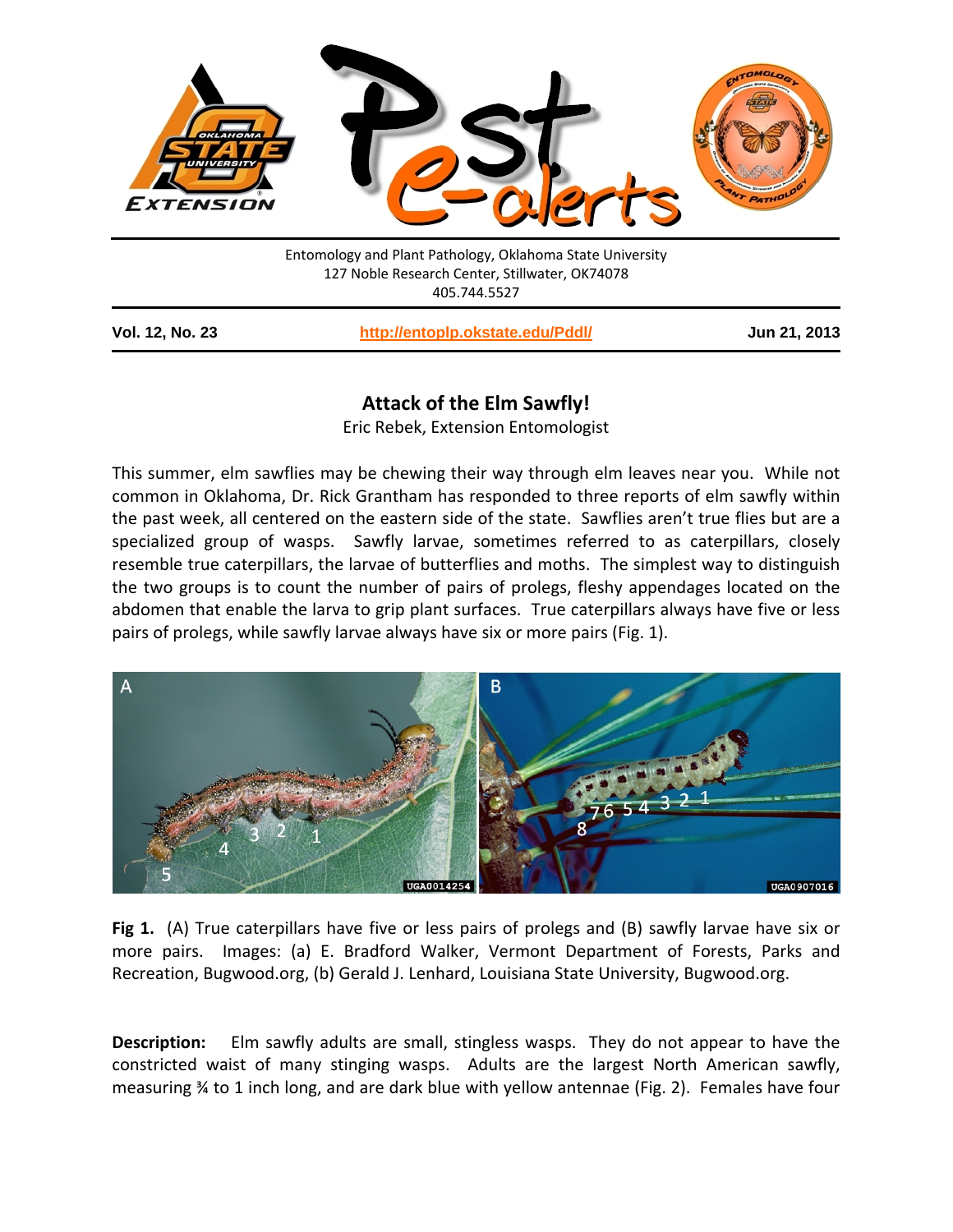small yellow spots on each side of the abdomen and possess a short, stout, saw-toothed ovipositor for laying eggs in plant tissue. Fully grown larvae are 1-½ inches long and greenish yellow with a black stripe down the center of the back (Fig. 3). Smaller larvae are translucent green with dark heads that gradually turn yellow as they mature (Fig. 4).



**Fig 2.** Adult elm sawfly. Image: http://bugeric.blogspot.com

**Fig 3**. Mature Elm sawfly larva. Image: Herbert A. "Joe" Pase III, Texas Forest Service, Bugwood.org.





**Fig 4**. Young Elm sawfly larvae. Image: Eric Rebek.